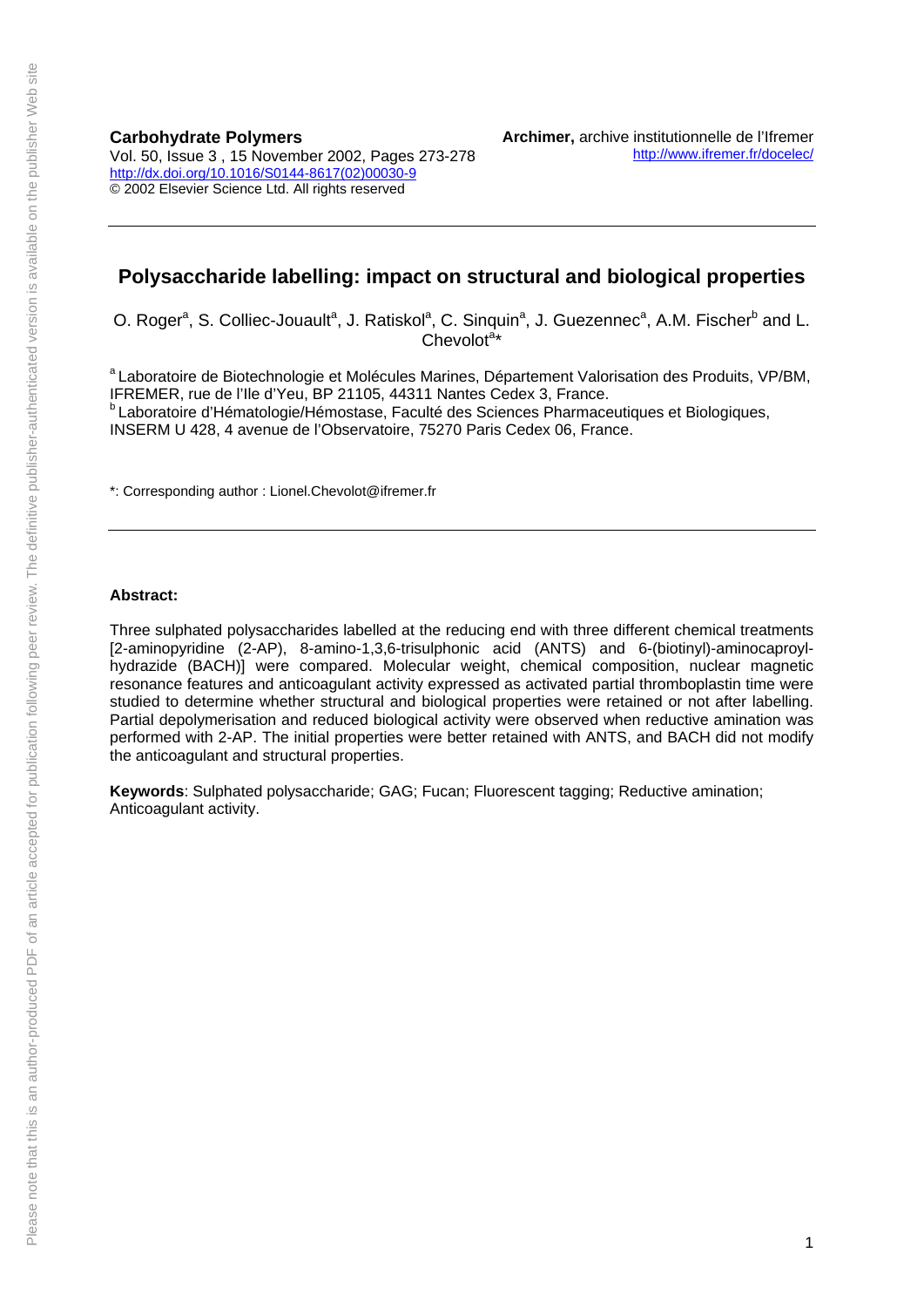## **1. Introduction**

In recent years, there has been increasing interest in the isolation and identification of new bioactive polysaccharides, especially sulphated polysaccharides that occur in a great variety of animals, plants, algae and micro-organisms. These polysaccharides are known for their biological activities resulting from carbohydrate/protein interactions, and heparin-binding proteins play a prominent role in the biology and physiology (Conrad, 1998). In fact, heparin, the best known of these compounds, is widely used for its anticoagulant properties. Nonetheless, some other compounds such as fucoidans have been actively studied as anticoagulant/antithrombotic (Mauray et al., 1995), anti-inflammatory (Blondin et al., 1994), antiviral (Baba et al., 1990), and antiangiogenic (Hahnenberger et al., 1991) agents. Artificially sulphated polysaccharides are already in use, e.g. pentosan polysulphate (Colwell, et al. 1999 ), or are promising candidates, such as bacterial exopolysaccharides (Guezennec et al., 1998). However, methods are needed to facilitate the detection of these low-molecularweight polysaccharides and allow identification, characterisation and studies of their biological functions.

Carbohydrate derivatisation by reductive amination improves sensitivity and facilitates the analysis of this class of compounds. A wide variety of fluorophores have been described, e.g. 2-aminopyridine (2-AP) (Taga et al., 1998) 8-aminonaphthalene-1,3,6-trisulphonic acid (ANTS) (Starr et al., 1994; Che et al., 1999), and some biotinylation reagents such as biotinylated diaminopyridine (Rothenberg et al., 1993). The group of fluorescent tags is useful for purification and analysis of carbohydrates requiring high-performance liquid chromatography or capillary electrophoresis. It is now routinely possible to separate and quantify monosaccharides at the femtomole level (Suzuki et al., 1998). The combination of tags with the reducing end of an oligosaccharide is not a common means of studying biological activities, although it offers some advantages over other reactions involving activation of non-terminal residues, i.e. relatively mild conditions that avoid deep modifications and depolymerisation; no preferential labelling of chains, because there is no specific structural requirement (each chain ends by a terminal reducing sugar); and low risk of modifying the active sequence and inducing a loss of biological activities. Fluorescent tagging by reductive amination is especially promising for studies of protein-sugar interaction by affinity chromatography or electrophoresis.

In our study, three sulphated polysaccharides of various origins were labelled with three different reagents: 2-aminopyridine (2-AP), 8-amino-1,3,6-trisulphonic acid (ANTS), and 6- (biotinyl)-aminocaproyl-hydrazide (BACH). The three sulphated polysaccharides were a commercially available heparin, a low-molecular-weight fucan from *Ascophyllum nodosum*, and a sulphated and partially depolymerised exopolysaccharide (EPS) secreted by a bacterium (*Alteromonas infernus*) isolated from a hydrothermal deep-sea environment. The chemical characteristics [molecular weight, chemical composition,  $1D<sup>-1</sup>H$  nuclear magnetic resonance (NMR) spectra] and biological properties (anticoagulant activity) of their derivatives were investigated to determine whether labelled polysaccharides retained the initial properties of free polysaccharides.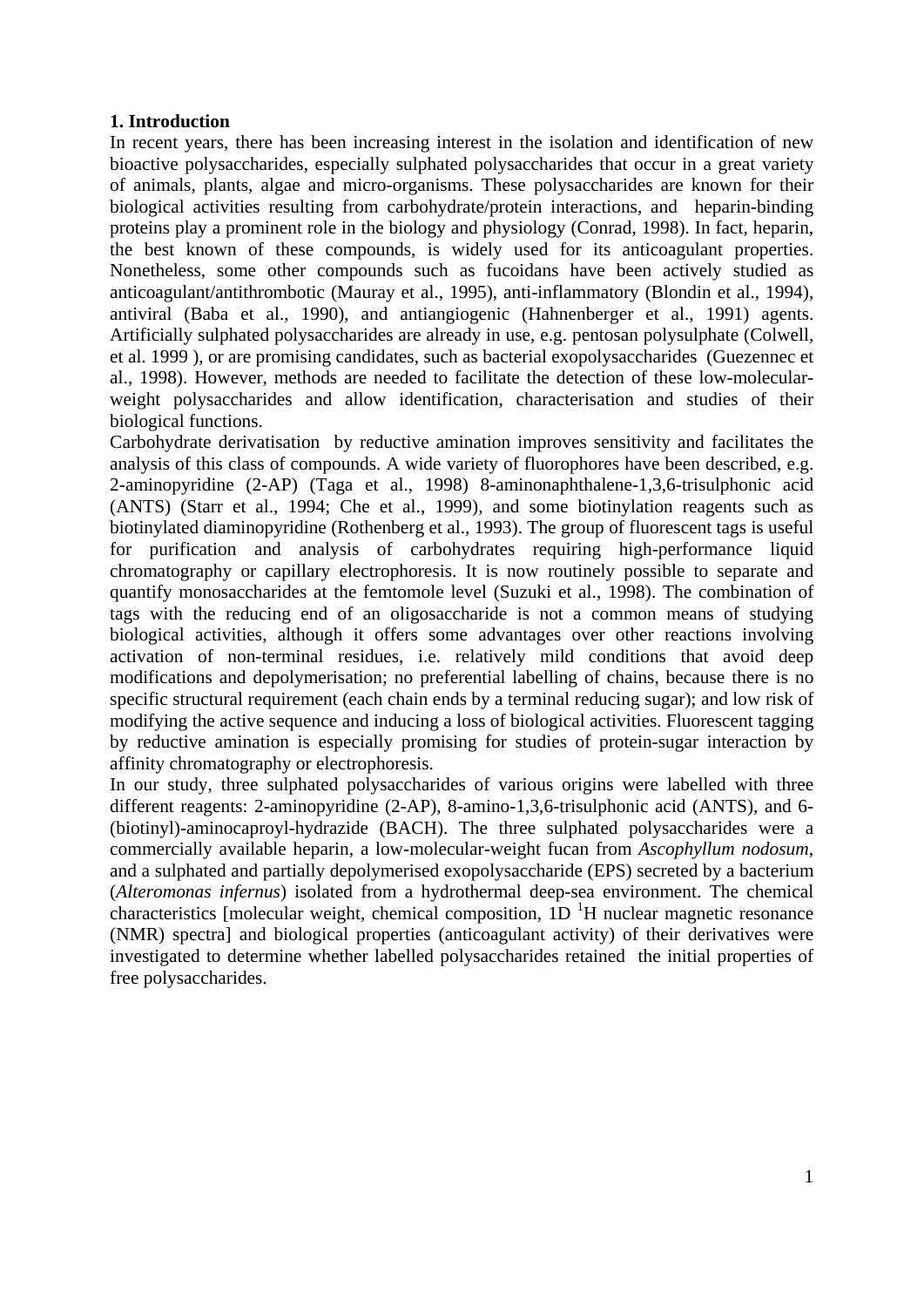## **2. Experimental**

#### *2.1. Polysaccharides.*

Unfractionated heparin from porcine mucosa [25-35 kDa in low-angle laser measurements by the manufacturer, and 30 kDa as determined in our laboratory (see below)] was from Sigma Chemical (St. Louis, MO, USA). The fucan fraction was obtained from *Ascophyllum nodosum* and prepared as previously described (Nardella et al., 1996). The isolation procedure and characteristics of the GY785 strain (*Alteromonas infernus*) were previously reported Raguenes et al*.*,1997). The exopolysaccharide (EPS) was produced, purified, sulphated and depolymerised according to previously described procedures (Guezennec et al., 1998).

### 2.2. *Fluorescence labelling*.

 2-AP labelling was performed according to Hase et al., (1984), with the following modifications to avoid too large an excess of reagents: reduction of the NaCNBH<sub>3</sub>/polysaccharide ratio to 1,000, with a 100-fold excess of 2-AP, and purification of 2-AP-polysaccharides by dialysis against ammonium bicarbonate until no residual UV absorbance was detected at 230 nm in the baths. A 2-AP solution prepared by dissolving 1 g of 2-AP (Sigma) in 760 µL of hydrochloric acid 37% (Panreac) could be stored at –20°C for several months. Aqueous sodium cyanoborohydride (NaCNBH3) was prepared just before use by dissolving 200 mg of NaCNBH3 (Sigma) in 200 µL of distilled water. Fifty milligrams of dry polysaccharide (3.7  $\times$  10<sup>-6</sup> mol) were then mixed with 40 µL of the 2-AP solution in a Teflon-lined screw-capped tube and incubated at 65°C for 17 min. Two hundred microlitres of the aqueous solution of NaCNBH3 were added, and the preparation was vortex-mixed and heated for 2 h at 65°C. After the tube was opened under effective ventilation, the reaction mixture was diluted with 10 mL of water, dialysed three times against a 50 mM ammonium bicarbonate solution, using a molecular weight cut-off membrane (3,500, Spectra/Por), and finally freeze-dried.

Derivatisation of the polysaccharides with ANTS was performed according to Che et al.(1999). The NaCNBH<sub>3</sub>/polysaccharide ratio was 20 with a 10-fold excess of ANTS (Fluka). Polysaccharides (3.7  $\times$  10<sup>-6</sup> mol) were suspended in 300 µL of a 0.15 M ANTS solution in 30% aqueous acetic acid and heated for 15 min at 45°C in a Teflon-lined screw-capped tube. One hundred microlitres of aqueous NaCNBH<sub>3</sub> (0.79M) were added, and the reaction mixture was heated for 25 h at 40°C. The reaction was stopped by addition of 10 mL of water, and the solution was dialysed and freeze-dried as above.

BACH derivatives were prepared according to (Shinohara et al., 1995), with a BACH (Sigma)/polysaccharide ratio of 10. Fifty milligrams of dry polysaccharides  $(3.7 \times 10^{-6}$  mol) were mixed with BACH (5 mM in 30% aqueous acetonitrile). This solution was evaporated to dryness under nitrogen and then dissolved in 1.8 mL of methanol:water:acetic acid, 95:4:1  $v/v$ . The reaction mixture was heated for 15 h at  $60^{\circ}$ C and evaporated to dryness. Ten millilitres of water were added, and the solution was dialysed and freeze-dried as above.

## *2.3. Molecular weight determination.*

Molecular weights were determined, as previously described (Nardella et al., 1996), by highperformance steric exclusion chromatography (HPSEC) in 0.1 M ammonium acetate, using a  $25 \times 0.4$  cm i.d. Lichrospher 300 Å Diol 7 UM column (Merck S.A., France) and a  $25 \times 0.46$ cm i.d. HEMA SEC BIO 40 10 U column (Alltech, France) connected in series. Area measurements and calculations of Mw (weight-average molecular weight) and I (polydispersity) were performed using ARAMIS software (JMBS Développements, Le Fontanil, France). The columns were calibrated with standard pullulans. As pullulans are neutral glucans and the studied polysaccharides were highly negatively charged, such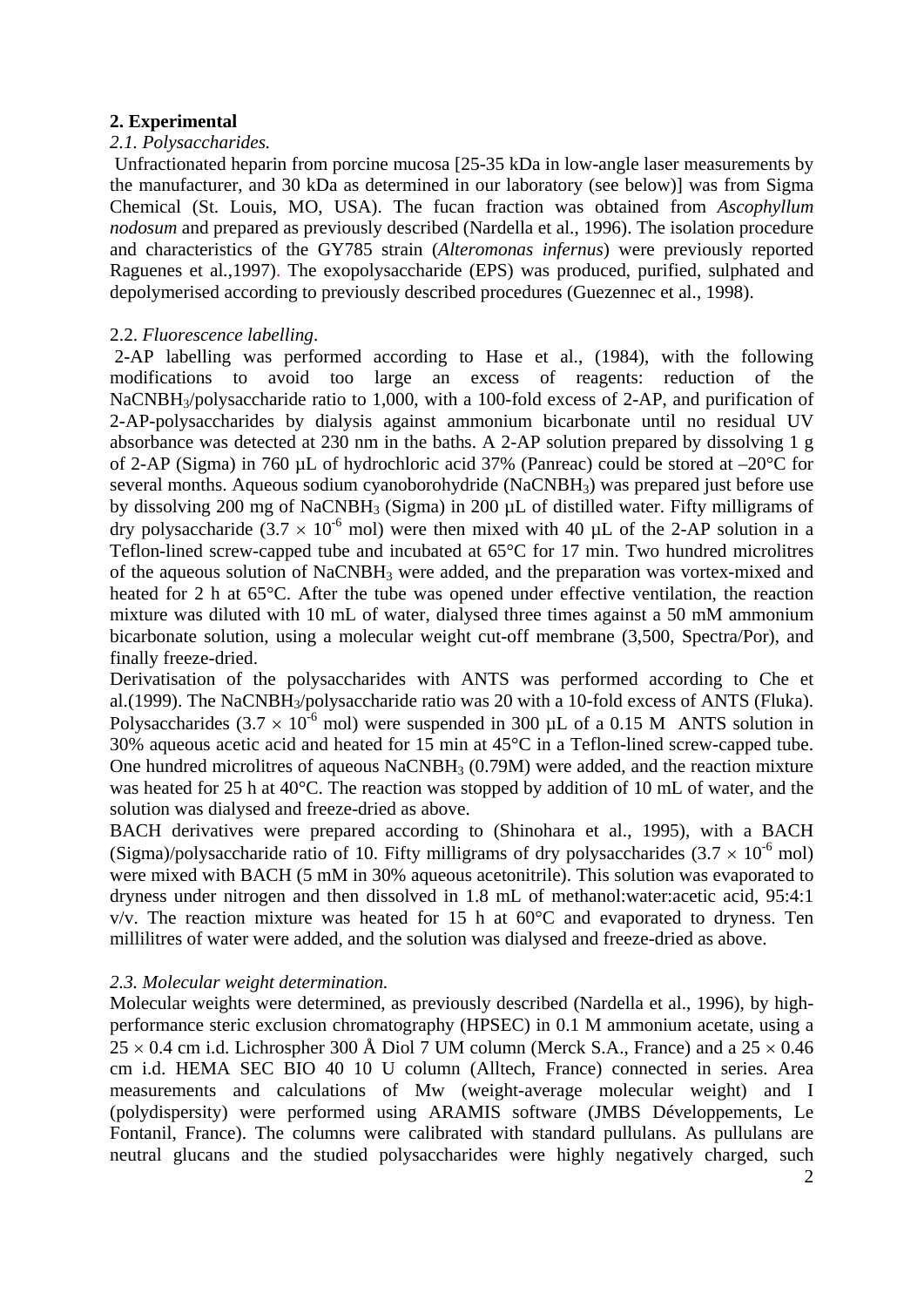calibration does not allow exact measurement of molecular weight and was only used for relative comparisons.

#### *2.4. Chemical composition*.

 Sulphate content was deduced from sulphur elemental analysis performed for each fraction by the Central Microanalysis Department of the CNRS (Gif sur Yvette, France). The uronic acid content of polysaccharides was determined as previously described (Filisetti-Cozzi and Carpita, 1991). Neutral sugars, after acidic methanolysis of the polymers and subsequent gas chromatography analysis according to Kamerling et al. (1975) and Montreuil et al. (1986), were identified as trimethylsilyl derivatives.

### *2.5. NMR spectroscopy.*

1D<sup>1</sup>H NMR spectra were recorded on a Bruker 500 MHz at a probe temperature of 298 K. Prior to analysis, samples were exchanged twice in  $D_2O$  with terminate freeze-drying.

### *2.6. Tetrazolium blue assay*

The content of reducing ends was determined by addition of 3 volumes of 0.3 M NaOH to one volume of an aqueous suspension of tetrazolium blue (1% w/v, Sigma) and diluted 3 times. Nine hundred microlitres of tetrazolium blue solution were added to 100 µL of a 5 mg/mL solution of polysaccharide, and the mixture was heated for 30 sec at 100°C. The absorbance at 570 nm was determined after extraction with 1 mL of toluene (Mullings et al., 1984).

### *2.7. Measurement of residual free 2-AP and ANTS*

The high-performance liquid chromatograph consisted of a Merck pump (655A-11) and an SM 4000 UV spectrometer (LDC Analytical). AP-polysaccharides and free AP were separated on a column (4.6  $\times$  250 mm, LC-318, Supelcosyl<sup>TM</sup>, 300 Å, Supelco) using a 0.125 M citrate buffer (pH 4) containing 1% acetonitrile at a flow rate of 1 mL/min. Free AP and AP derivatives were detected at 228 and 287 nm.

For gel electrophoresis analyses, low-melting-point agarose (1%) from Biorad was dissolved in the electrophoresis buffer (50 mM ammonium acetate and 0.5 % 3-[(3 cholamidopropyl)dimethylammonio]-1-propanesulphonate (CHAPS) from Sigma, in water). Agarose (19 mL) was poured hot ( $> 70^{\circ}$ C) on a Gel Bond film (Pharmacia) fitted to a Plexiglas casting tray (75 × 100 mm) to obtain a cooled gel  $\approx$  4 mm thick. In each 66 × 1 mm slot, 20 µL of ANTS derivative samples (10 mg/mL) were mixed with 7 µL of a solution containing 480 mg sucrose, 3.2 mg bromophenol blue, and 400 µL CHAPS 10%, completed to 1 mL with electrophoresis buffer. Electrophoresis was performed at 60 V with currents at 300 mA for 3.5 h. Buffer was re-circulated, and a flow of cold water through the coolant ports of the apparatus was used to maintain buffer temperature at 20°C. After migration, gels were air-dried. For detection of ANTS derivatives, an excitation wavelength of 301 nm and an emission wavelength of 520 nm were used on a Fluor- $S^{TM}$  MultiImager from Biorad.

## *2.8. APTT activity.*

 Activated partial thromboplastin time (APTT) with the APTT Organon kit (Organon Technika, France) was determined as previously described (Mauray et al., 1995). Free and tagged heparin (0-5µg/mL), free and tagged fucan fraction (0-50µg/mL), and free and tagged EPS (0-30  $\mu$ g/mL) were diluted in human platelet-poor plasma (PPP). These concentrations were chosen to obtain a comparable range of APTT prolongation with all tested products.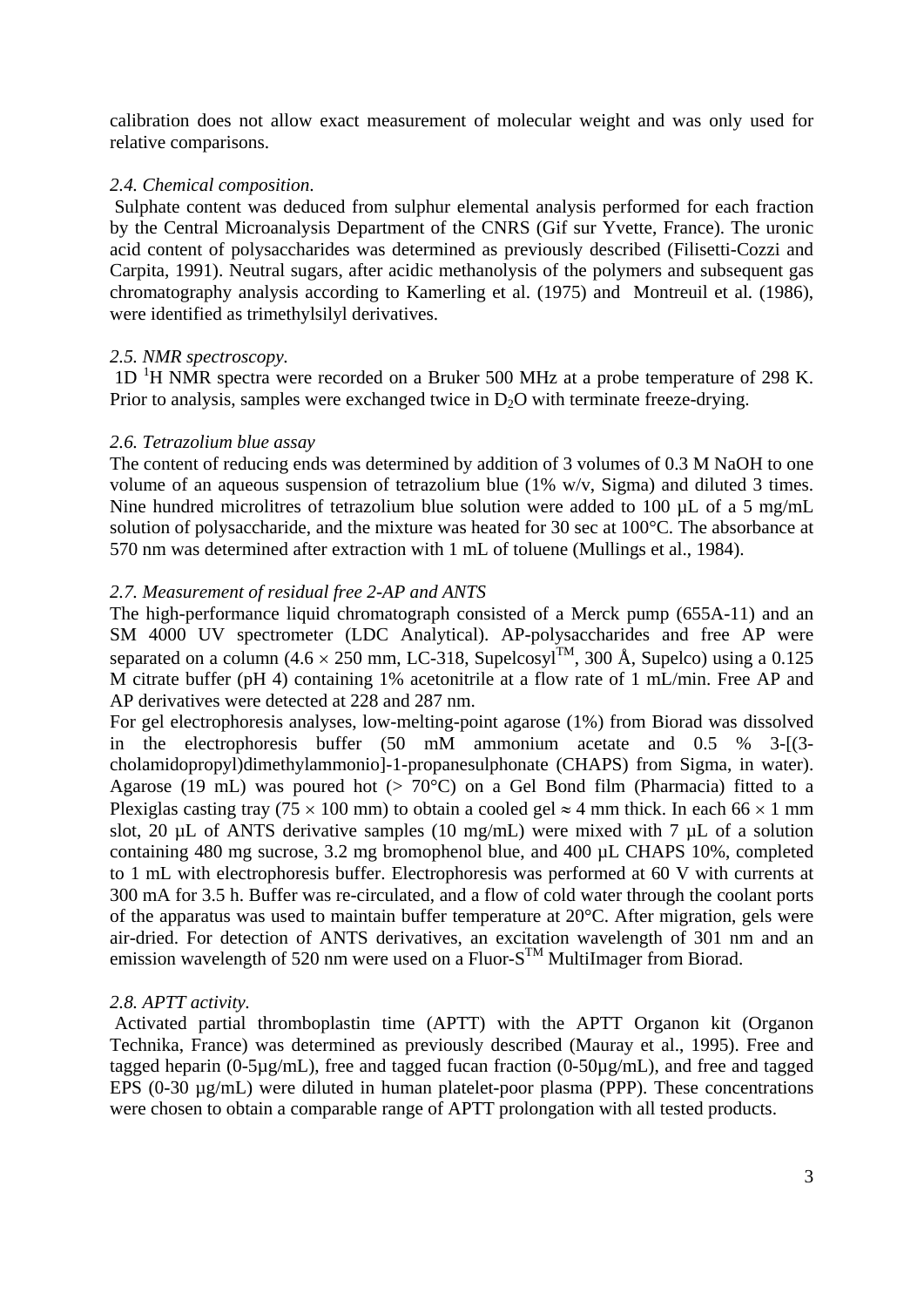#### **3. Results and discussion**

All results are given within a 95% confidence interval based on a minimum of three replications for each fraction.

#### *3.1. Molecular weight, sulphate content and chemical composition*

The molecular weight and sulphate content of labelled and free polysaccharides are shown in Table 1. In the case of heparin, the three labelling methods induced heparin depolymerisation, increasing its polydispersity and the number of small chains (< 10 000 g/mol). Except for 2-AP labelling, the molecular weight and polydispersity of fucans and EPS derivatives were comparable to those of free fucan and EPS. This lowering of molecular weight was probably due to our experimental conditions (relatively high temperature for 2-AP labelling). Sulphate content (sodium salt) as deduced from sulphur analysis did not change after polysaccharide labelling. Uronic acid content was determined only for heparin and EPS (see Table 2), as fucans possess few uronic acid residues  $(< 10 %$ ). The amount of uronic acid was the same in heparin and heparin derivatives, as well as in free EPS and EPS derivatives. Neutral sugars were quantified using TMS derivatisation prior to gas chromatography, (Table 3). In both fucan and EPS, the three methods produced no change in the amount of neutral sugars.

#### *3.2. NMR studies*

No difference was found between labelled and unlabelled products by the above-mentioned methods, which are rather approximate and not accurate enough to detect minor alterations at the biologically important site. However, in NMR studies, the <sup>1</sup>H-1D NMR spectra of the various derivatives showed previously imperceptible modifications relative to the starting materials. The most obvious difference for 2-AP and ANTS derivatives was the appearance of very small signals corresponding to aromatic protons and due to the labelling groups, which consequently were really linked to the oligosaccharide chain. As there is no well resolved proton in the BACH skeleton, its attachment could not be similarly checked.

Concerning heparin, the main resonances of the osidic chain did not appear to change at first and were consistent with previously published data (Mulloy et al., 1987; Rabenstein et al., 1995; Larnkjaer et al., 1995). Some signals were especially informative because they were characteristic of a kind of residue, e.g. the resonances at 5.23 and 3.3 ppm assigned to H1 of 2-*O*-sulphated iduronic acid and H2 of *N*-sulphated glucosamine residues, respectively. There was also a sharp peak at 2.06 ppm corresponding to the chemical shift of  $CH_3$  on an *N*acetylated glucosamine unit (GlcNAc). Using the area of this last signal as a reference (no deacetylation could occur in the conditions used), it was possible to confirm the absence of any modification by measuring the ratio between the area of a distinctive proton and the area of the 2.06 ppm signal. Thus, it was determined that *N*-sulphated D-glucosamine residues were not *N*-desulphated at all, regardless of the derivative, but that a low percentage of iduronic acid residues was sometimes desulphated at the *O*-2-position.

Concerning fucans, fewer NMR data were available and anomeric protons were poorly resolved, so that quantitative evaluation of modifications was impossible. However, the 5.5 ppm signal present in anticoagulant fucans and assigned to fucose 2,3-*O*-disulphate units (Chevolot et al., 1999) was less intense after derivatisation, which showed some loss of this important residue (see below). For EPS, no obvious difference was apparent. However, as  ${}^{1}$ H-1D NMR spectra of sulphated derivatives are very complex, some undetectable alterations may have occurred.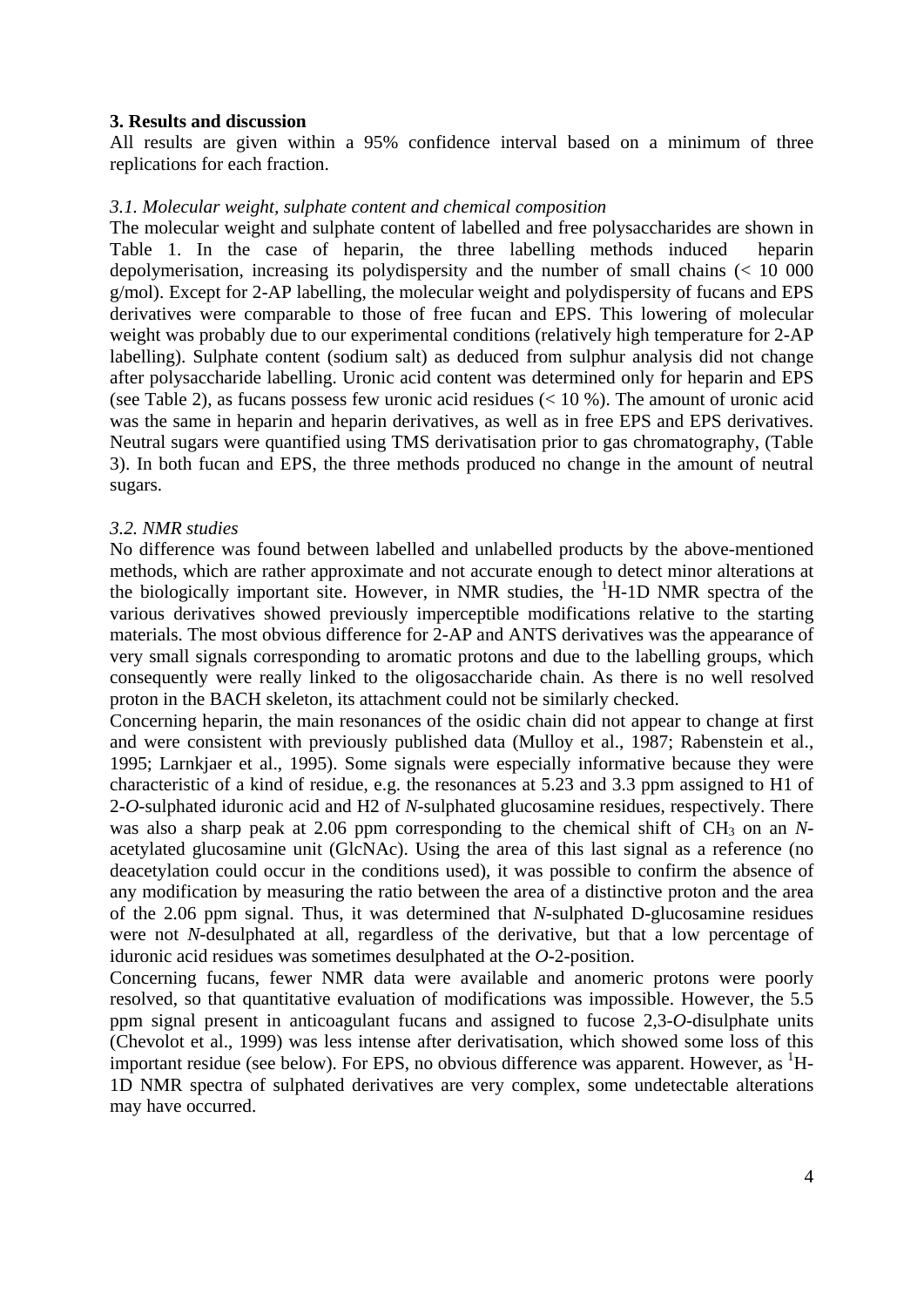### 3.3. *Yield*

The efficiency of polysaccharide labelling was determined by quantifying the remaining reducing ends by tetrazolium blue assay. After dialysis, no residual free 2-AP or ANTS was detected by gel electrophoresis or HPLC, with a detection limit of  $10^{-8}$  and  $10^{-12}$  M, respectively (data not shown). The reducing ends labelled with 2-AP or ANTS were estimated to be 90 to 100% by this method. Measurement was impossible by NMR because the anomeric protons of reducing ends were overlapped by other protons. Concerning BACH derivatives, the amounts of reagent linked to polysaccharides were determined according to Vynios et al., (1999), which indicated that 50 to 60% of the chains were biotinylated.

#### *3.4. Anticoagulant activity*

The *in vitro* anticoagulant activity of labelled and free polysaccharides was evaluated by APTT (Table 4). In the case of heparin, the same anticoagulant effect was obtained for tagged and free heparin: the concentration required to double control time was approximately 1.5 µg/mL for each product. A very weak activity loss was noted for 2-AP-heparin, probably because of the greater chain shortening observed for this derivative (heparins usually show a lower effect in APTT assay when molecular weight decreases). It was impossible to check the integrity of the antithrombin-binding pentasaccharidic unit by NMR because of signal overlapping. Nevertheless, these results were consistent with NMR data because sulphates borne by glucosamine residues (those important for anticoagulant activity) were not modified (see above). Anticoagulant activities seemed lower with all tagged fucans at both concentrations tested, but particularly at 20 µg/mL, although the decrease of molecular mass was no greater than with heparin. This was probably due to alterations of the anticoagulant sequence, as the presence of a few fucose 2,3-O-disulphate residues (as shown by NMR, see above) is important for the anticoagulant activity of fucan (Chevolot et al., 1999). The anticoagulant activity of EPS was roughly not modified by labelling. Otherwise, the concentration doubling control time was approximately 10 µg/mL for free and tagged EPS.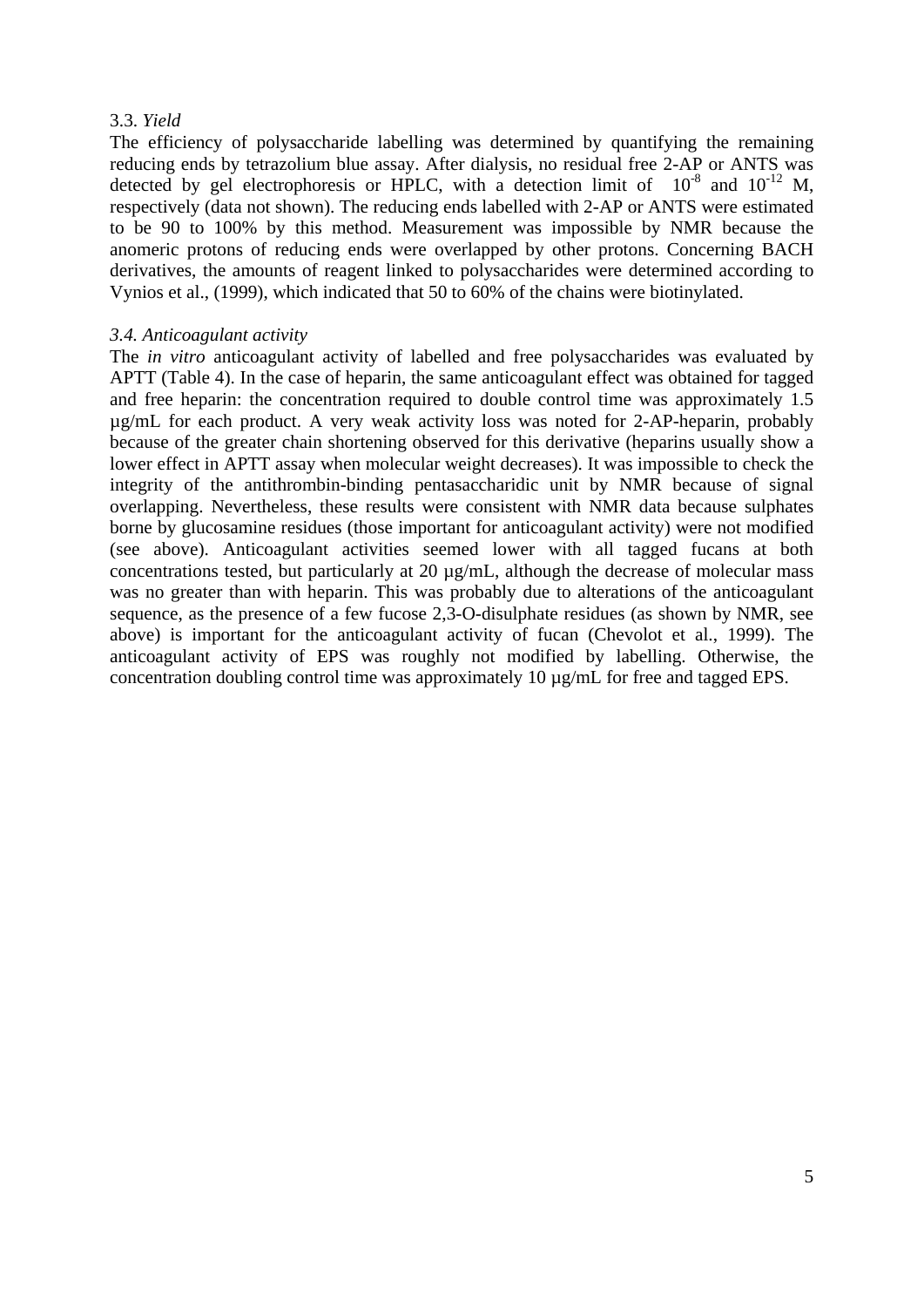#### **4. Conclusion**

In conclusion, labelling the reducing ends of naturally or artificially sulphated polysaccharides with tags (2-AP, ANTS and BACH) had no marked effect on the chemical composition and biological activity of the three polysaccharides. However, molecular size reduction and low desulphation, detectable only by careful examination of NMR spectra, were sometimes observed. These alterations were slightly greater with 2-AP derivatisation and almost totally lacking with BACH, however the labelling yield was relatively low with the latter reagent. Among the three reagents tested, ANTS provided the best compromise for retaining structural integrity and biological activity. Very recently, (Ramsay et al. 2001) proposed novel hydroxylamines as mild tagging reagents. This possibility seems quite promising, but the compounds are not commercially available. Moreover, only oxime was quantitavely formed with a sulphated model compound (GlcNSO3). This is a limitation to the method, because oximes are hydrolysable and form a mixture of various isomers that complicate chromatographic separation. At the present time, there is no "perfect" reagent available, and it is necessary in any case to test and select the most convenient reagent for each kind of oligosaccharide. The present study indicates that ANTS as a labelling reagent induces few alterations. In addition, this reagent provides three negative charges, thereby facilitating the study of neutral oligosaccharides by electrophoresis or electrospray mass spectrometry. Thus, this sensitive technique could be a very useful tool for the discovery and characterisation of new bioactive sulphated polysaccharides.

#### **Acknowledgements:**

The authors are grateful to Drs J. Jozefonvicz and P. Durand for their attention to this work and to Mr J. Gray for reviewing and improving the original text. They are especially indebted to N. Kervarec for recording NMR spectra. This work was supported by the CNRS and IFREMER.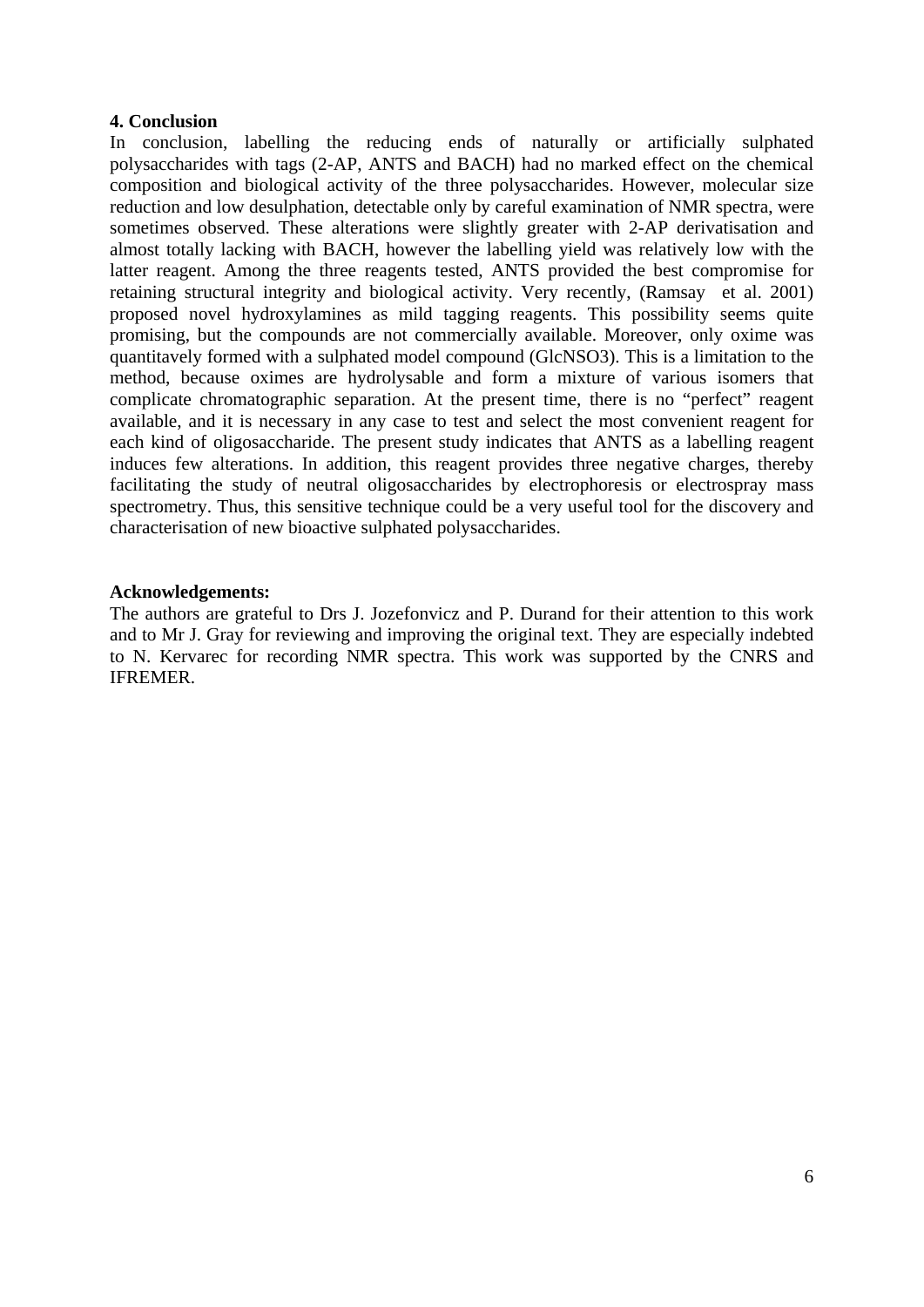## **References**

Baba, M., Schols, D., Pauwels, R., Nakashima, H. and De Clercq, E. (1990). Sulfated polysaccharides as potent inhibitors of HIV-induced syncytium formation: a new strategy towards AIDS chemotherapy. *J. Acquir. Immune. Defic. Syndr., 3*, 493-9.

Blondin, C., Fischer, AM., Boisson-Vidal, C., Kazatchkine, M.D. and Jozefonvicz, J. (1994). Inhibition of complement activation by natural sulfated polysaccharides (fucans) from brown seaweed. *Mol. Immunol., 31,* 247-53.

Che, F., Song, J., Zeng, R., Wang, K. and Xia, Q. (1999). Analysis of 8-aminonaphthalene-1,3,6-trisulfonate-derivatized oligosaccharides by capillary electrophoresis-electrospray ionization quadrupole ion trap mass spectrometry. *J. Chromatogr. A., 858,* 229-238.

Chevolot, L., Foucault, A., Chaubet, F., Kervarec, N., Sinquin, C., Fisher, A.M. and Boisson-Vidal, C. (1999). Further data on the structure of brown seaweed fucans: relationships with anticoagulant activity. *Carbohydr. Res., 319,* 154-65.

Conrad, H.E. (1998). Heparin-binding protein in hemostasis. *Heparin-binding protein* (pp. 239-301). Academic Press.

Colwell, N. S. Grupe, M. J. Tollefsen, D. M. (1999). Amino acid residues of heparin cofactor II required for stimulation of thrombin inhibition by sulphated polyanions*. Biochim. Biophys. Acta., 1431,* 148-156.

Filisetti-Cozzi, T.M. and Carpita, N.C. (1991). Measurement of uronic acids without interference from neutral sugars. *Anal. Biochem., 197,* 157-62.

Guezennec, J., Pignet, P., Lijour, Y., Gentric, E., Ratiskol, J. and Colliec-Jouault, S. (1998). Sulfation and depolymerization of a bacterial exopolysaccharide of hydrothermal origin. *Carbohydr. Polym.* 37**,** 19-24.

Hahnenberger, R. and Jakobson, A.M. (1991). Antiangiogenic effect of sulphated and nonsulphated glycosaminoglycans and polysaccharides in the chick embryo chorioallantoic membrane. *Glycoconj. J., 8,* 350-3.

Hase, S., Ibuki, T. and Ikenaka, T. (1984). Reexamination of the pyridylamination used for fluorescence labeling of oligosaccharides and its application to glycoproteins. *J. Biochem. (Tokyo), 95,* 197-203.

Kamerling, J.P., Gerwig, G.J., Vliegenthart, J.F. and Clamp, J.R. (1975). Characterization by gas-liquid chromatography-mass spectrometry and proton-magnetic-resonance spectroscopy of pertrimethylsilyl methyl glycosides obtained in the methanolysis of glycoproteins and glycopeptides. *Biochem. J., 151,* 491-5.

Larnkjaer, A., Hansen, S. H., Ostergaard, P. B. (1995). Isolation and characterization of hexasaccharides derived from heparin. Analysis by HPLC and elucidation of structure by 1H NMR. *Carbohydr. Res.*, *266,* 37-52.

Mauray, S., Sternberg, C., Theveniaux, J., Millet, J., Sinquin, C., Tapon Bretaudiere, J. and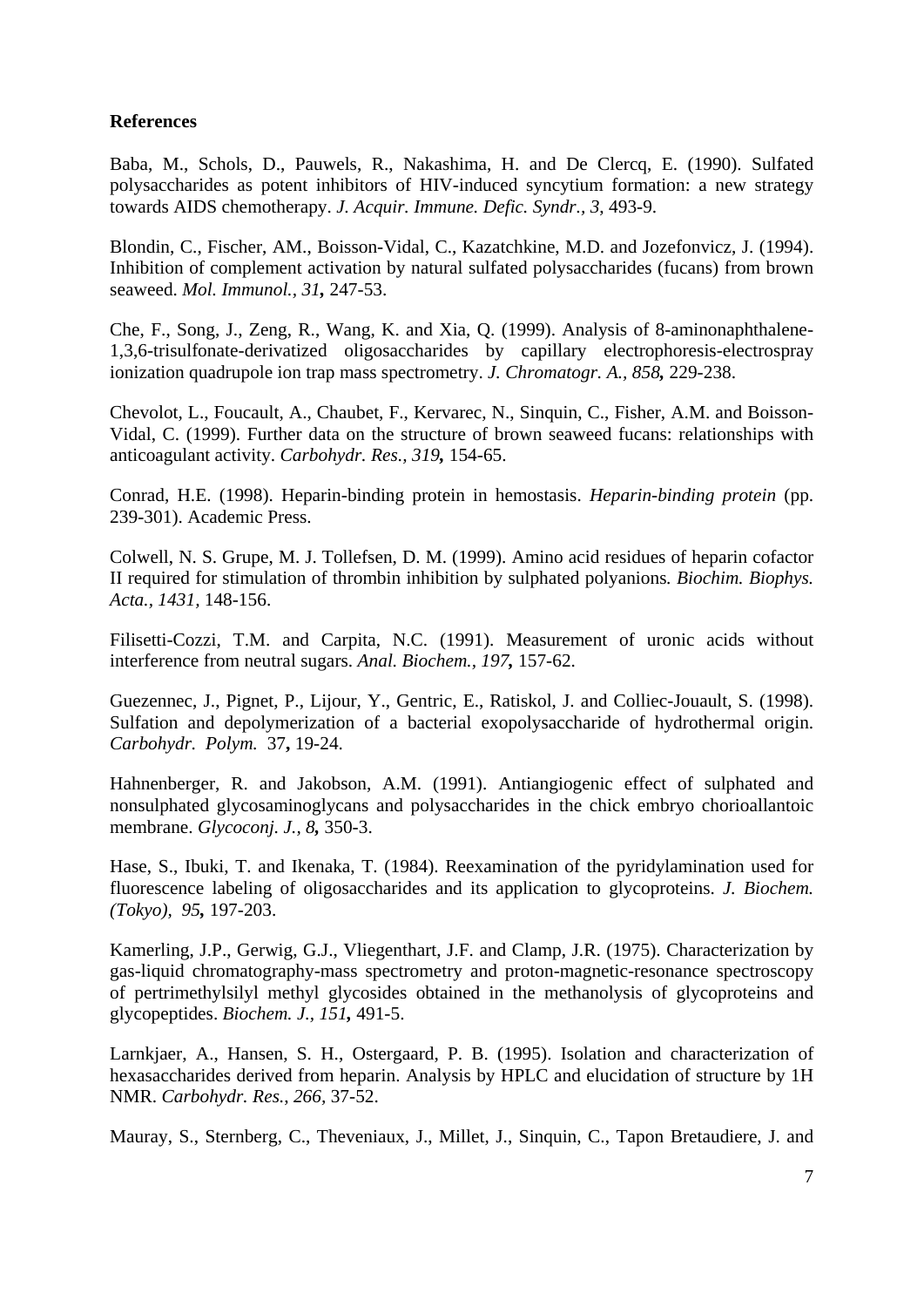Fischer, A.M. (1995). Venous antithrombotic and anticoagulant activities of a fucoidan fraction. *Thromb. Haemostasis, 74,* 1280-1285.

Montreuil, J., Bouquelet, S., Debray, H., Fournet, B., Spik, G. and Strecker, G. (1986). Glycoproteins. *In M.F. Chaplin and J.K. Kennedy (Eds), Carbohydrate analysis: A practical approch,* (pp. 143-204), Oxford: IRL Press.

Mullings, R. and Parish, J.H. (1984). New reducing sugar assay for the study of cellulases. *Enzyme Microb. Technol., 6,* 491-496.

Mulloy, B. and Johnson, E.A. (1987). Assignment of the 1H-n.m.r. spectra of heparin and heparan sulphate. *Carbohydr. Res., 170,* 151-65.

Nardella, A., Chaubet, F., Boisson-Vidal, C., Blondin, C., Durand, P. and Jozefonvicz, J. (1996). Anticoagulant low molecular weight fucans produced by radical process and ion exchange chromatography of high molecular weight fucans extracted from the brown seaweed Ascophyllum nodosum. *Carbohydr. Res., 289,* 201-8.

Rabenstein, D.L., Robert, J.M. and Peng J. (1995). Multinuclear magnetic resonance studies of the interaction of inorganic cations with heparin. *Carbohydr. Res., 278*, 239-56.

Raguenes, G. H., Peres, A., Ruimy, R., Pignet, P., Christen, R., Loaec, M., Rougeaux, H., Barbier, G., Guezennec, J. (1997). Alteromonas infernus sp. nov., a new polysaccharideproducing bacterium isolated from a deep-sea hydrothermal vent. *J. Appl. Microbiol.,* 82, 422-30.

Ramsay, S. L., Freeman, C., Grace, P. B., Redmond, J. W. MacLeod, J. K. (2001). Mild tagging procedures for the structural analysis of glycans. *Carbohydr. Res., 333,* 59-71.

Rothenberg, E., Hayes, K., Toomre, D., Manzi, E. and Varki, A. (1993). Biotinylated diaminopyridine: An approche to tagging oligosaccharides and exploring their biology. *proc. nat. acad., 90,* 11939-11943.

Shinohara, Y., Sota, H., Kim, F., Shimizu, M., Gotoh, M., Tosu, M. and Hasegawa, Y. (1995). Use of a biosensor based on surface plasmon resonance and biotinyl glycans for analysis of sugar binding specificities of lectines. *J. Biochem.* (Tokyo)*, 117,* 1076-1082.

Starr, C., Klock, J., Skop, E., Masada, I. and Guidici, T. (1994). Fluorophore-assised electrophoresis of urinary carbohydrates for the identification of patients with oligosaccharidosis- and mucopolysaccharidosis-type lysosomal storage diseases. *Glycosilation and disease, 1,* 165-176.

Suzuki, S. and Honda, S. (1998). A tabulated review of capillary electrophoresis of carbohydrates. *Electrophoresis, 19,* 2539-60.

Taga, A., Yabusako, Y., Kitano, A. and Honda, S. (1998). Separation of disaccharides by affinity capillary electrophoresis in lectin-containing electrophoretic solutions. *Electrophoresis, 19,* 2645-9.

Vynios, D.H., Faraos, A., Spyracopoulou, G., Aletras, A.J. and Tsiganos, C.P. (1999). A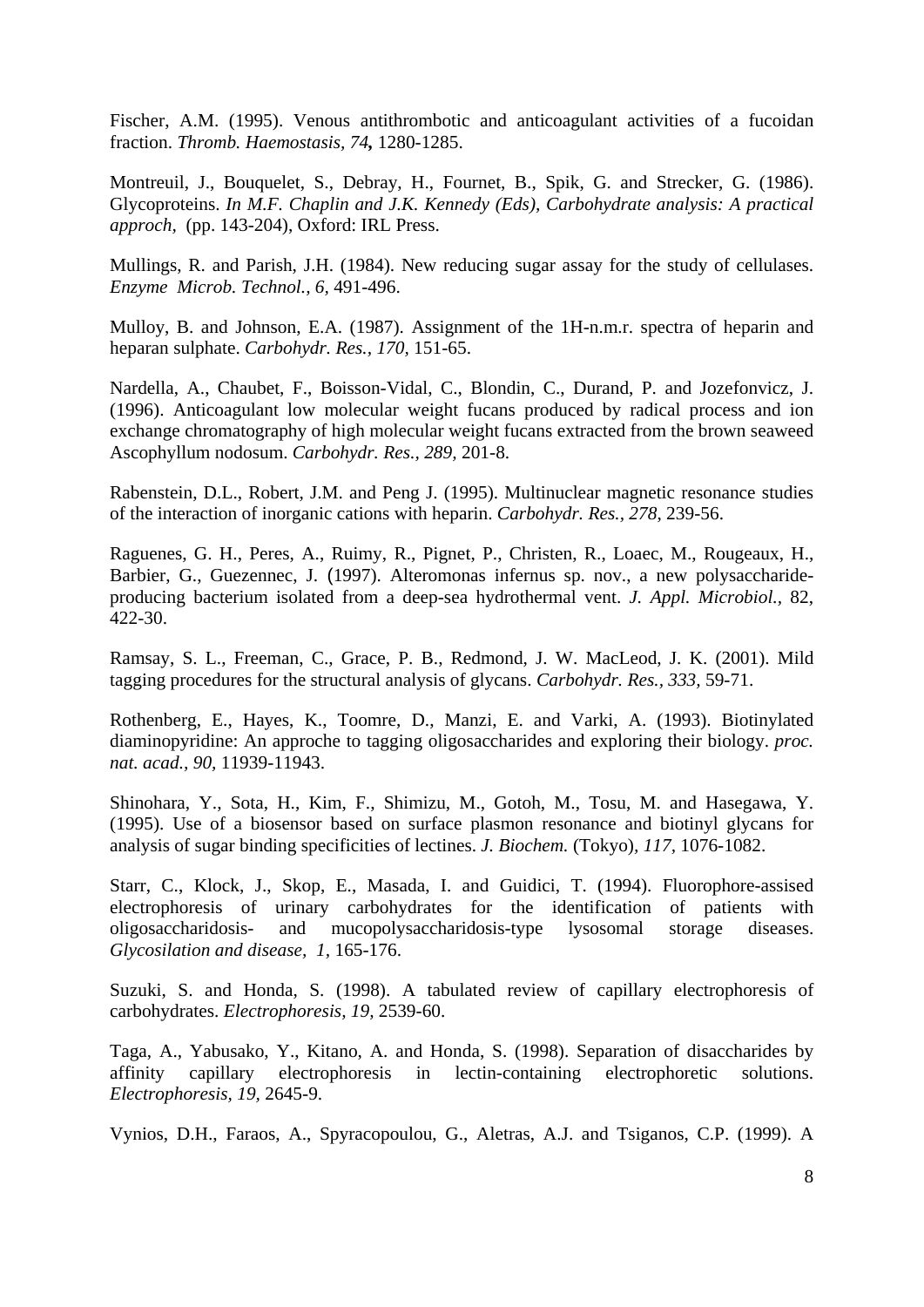solid-phase assay for quantitative analysis of sulfated glycosaminoglycans at the nanogram level. Application to tissue samples. *J. Pharm. Biomed. Anal., 21,* 859-65.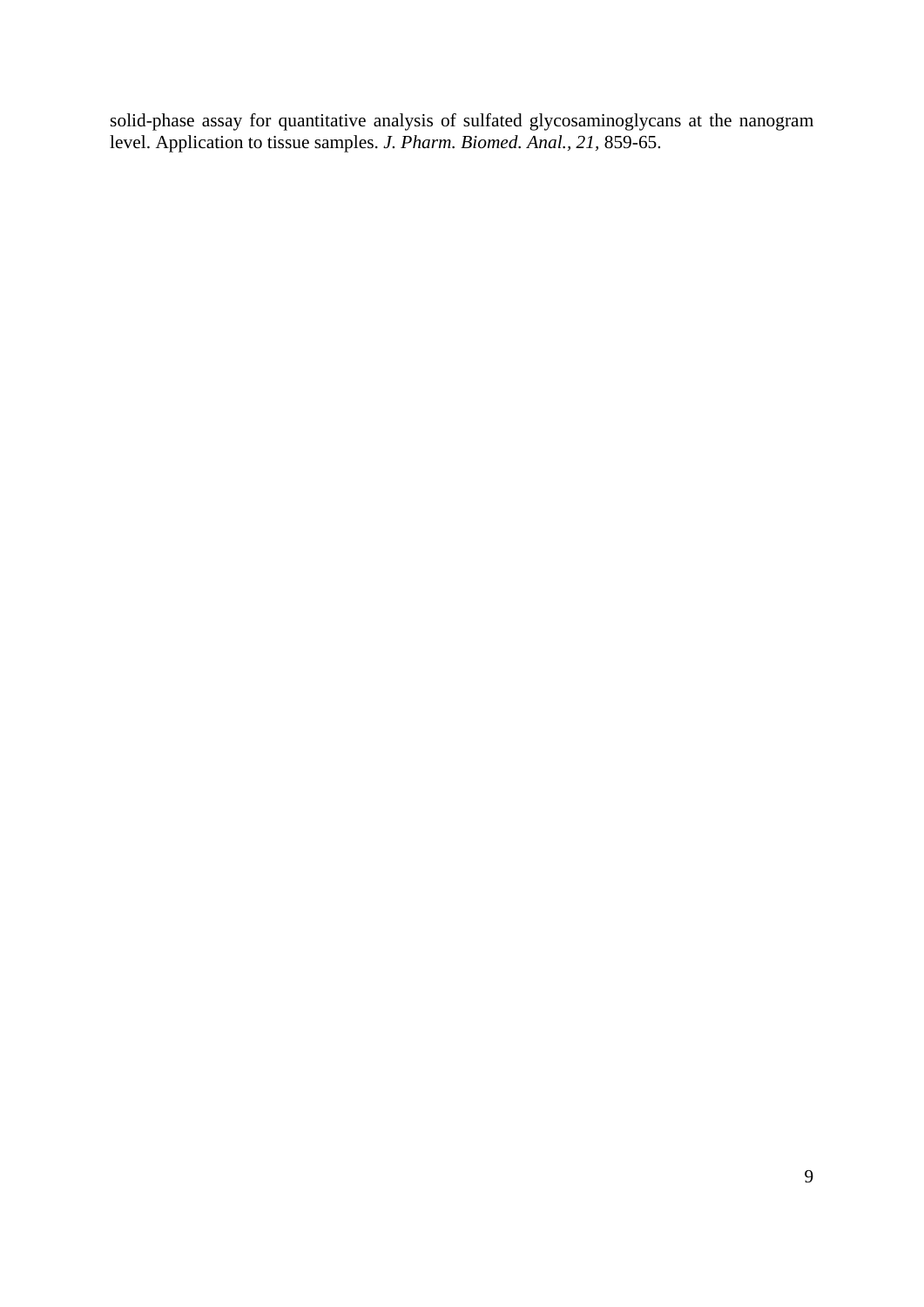|                     | $Mp$ g/mol <sup>a</sup> | $I^a$ | Mw $g/mola$ | $Mn$ g/mol <sup>a</sup> | $S(\sqrt[6]{\delta})^b$ |
|---------------------|-------------------------|-------|-------------|-------------------------|-------------------------|
|                     |                         |       |             |                         |                         |
| Heparin             | 29800                   | 1.82  | 30400       | 16800                   | 9.3                     |
| 2-AP-Heparin        | 15500                   | 2.7   | 13100       | 4800                    | 9.7                     |
| <b>ANTS-Heparin</b> | 21700                   | 2.6   | 18500       | 6900                    | 9.0                     |
| <b>BACH-Heparin</b> | 25200                   | 2.8   | 25300       | 8800                    | 9.3                     |
|                     |                         |       |             |                         |                         |
| LMW-Fucan           | 26900                   | 2.3   | 23600       | 10200                   | 11.0                    |
| 2-AP LMW-Fucan      | 16700                   | 2.2   | 14500       | 6700                    | 10.8                    |
| <b>ANTS-LMW-</b>    | 26600                   | 2.5   | 24700       | 9400                    | 10.0                    |
| Fucan               |                         |       |             |                         |                         |
| <b>BACH-LMW-</b>    | 25100                   | 2.4   | 22800       | 9400                    | 11.0                    |
| Fucan               |                         |       |             |                         |                         |
|                     |                         |       |             |                         |                         |
| <b>LMW-EPS</b>      | 35800                   | 1.7   | 37500       | 21200                   | 13.0                    |
| 2-AP-LMW-EPS        | 9100                    | 1.0   | 9500        | 9400                    | 11.5                    |
| <b>ANTS-LMW-EPS</b> | 27800                   | 1.8   | 30600       | 17100                   | 12.0                    |
| <b>BACH-LMW-EPS</b> | 38600                   | 1.8   | 41000       | 22700                   | 13.0                    |
|                     |                         |       |             |                         |                         |

Table 1 Molecular mass and sulfur content of labelled and unlabelled low molecular weight polysaccharides

<sup>a</sup> Mp (peak-molecular weight), Mn (number-average molecular weight), Mw (weightedaverage molecular weight) and I (polydispersity) were measured by HPSEC using pullulans as standards.

<sup>b</sup> Performed using elemental analysis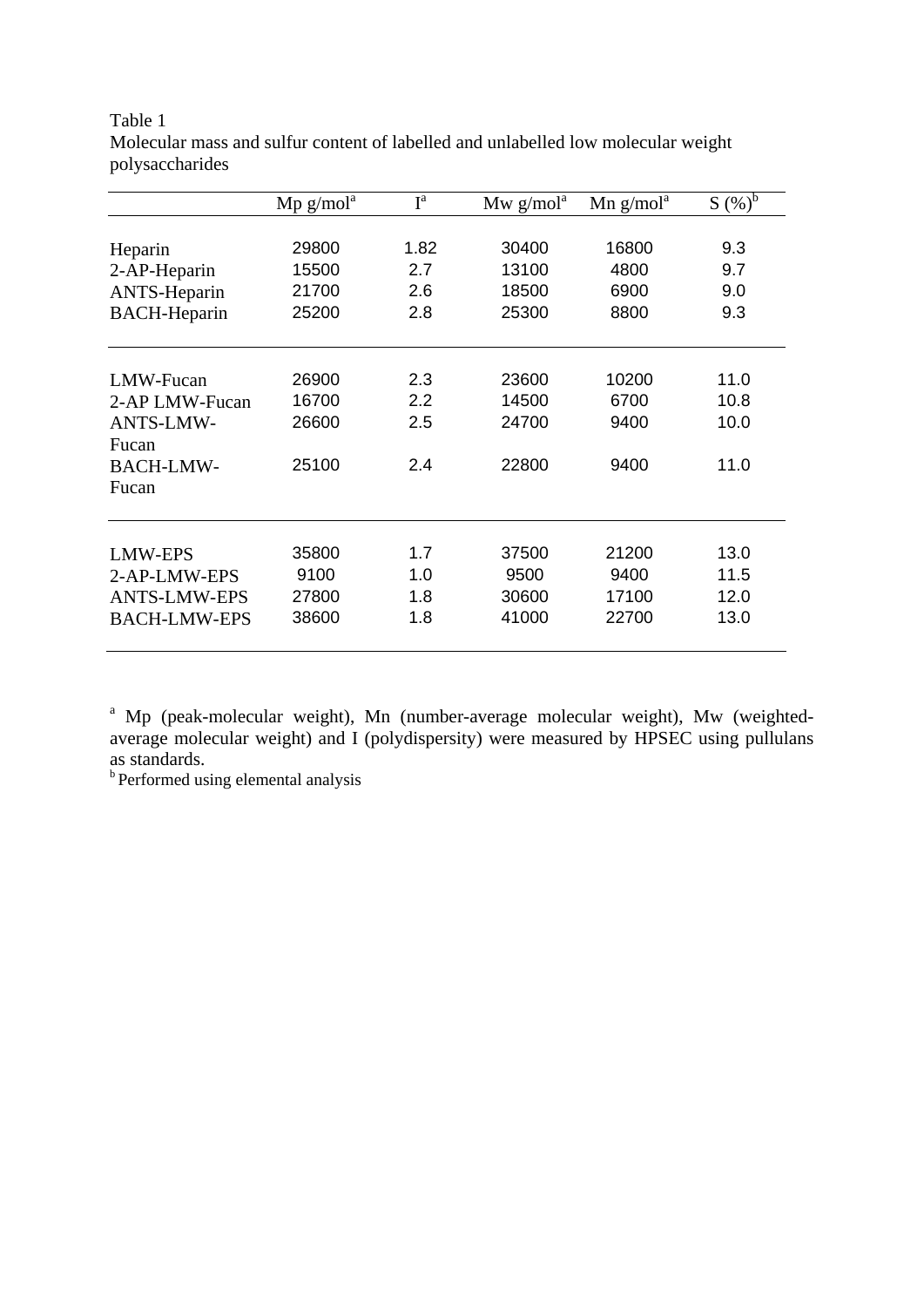| Table 2 |                                                                 |
|---------|-----------------------------------------------------------------|
|         | Uronic acid content of labelled and unlabelled heparin and EPS. |

|                     | Uronic acids |
|---------------------|--------------|
|                     | (% )         |
|                     |              |
| Heparin             | 52.2         |
| 2-AP-Heparin        | 53.6         |
| <b>ANTS-Heparin</b> | 61.5         |
| <b>BACH-Heparin</b> | 64.9         |
|                     |              |
| <b>LMW-EPS</b>      | 24.1         |
|                     | 23.0         |
| 2-AP-LMW-EPS        |              |
| <b>ANTS-LMW-EPS</b> | 26.5         |
| <b>BACH-LMW-EPS</b> | 25.0         |
|                     |              |

Uronic acid content was determined according to the procedure described by Filisetti-Cozzi and Carpita (1991).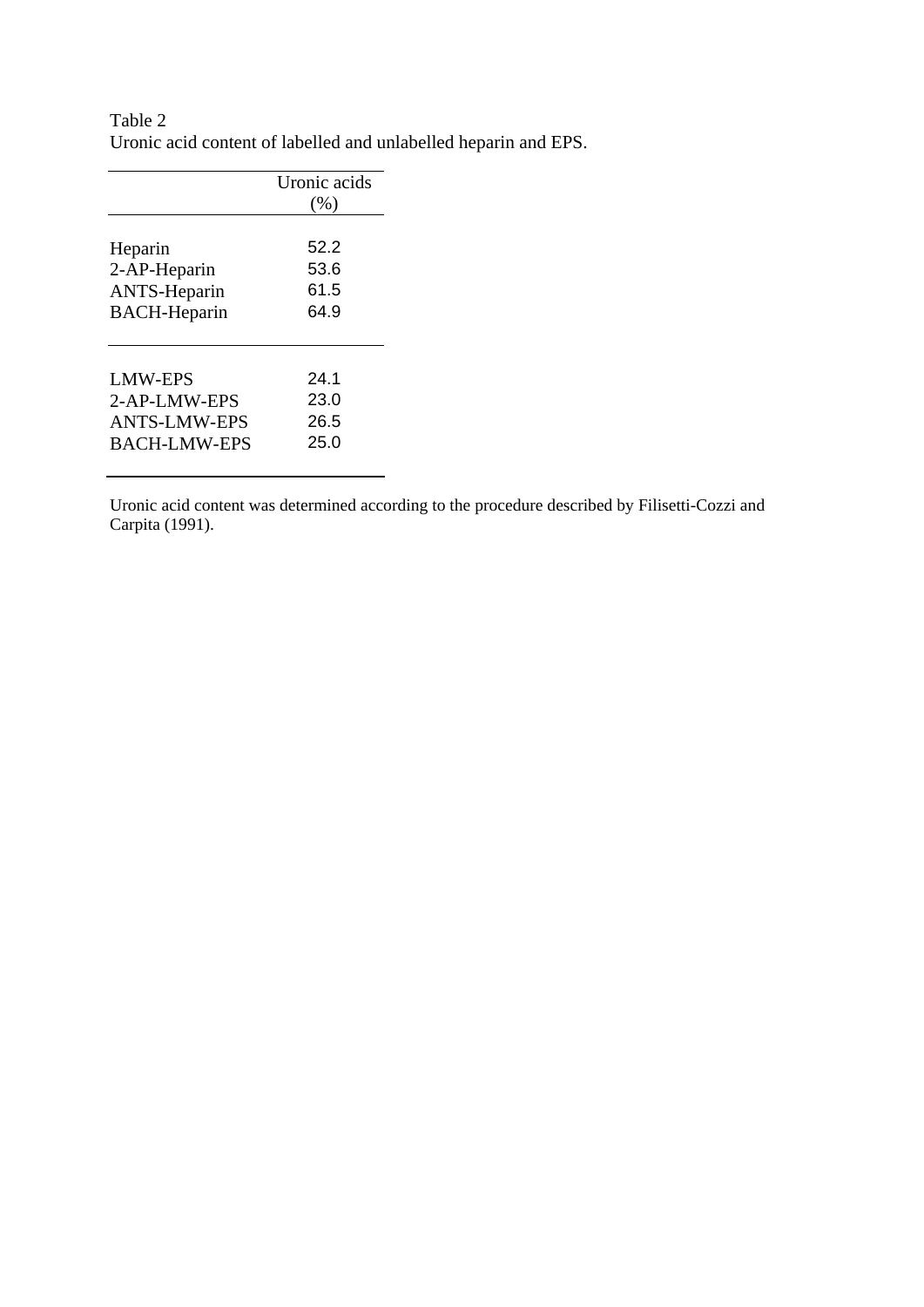# Table 3

Neutral sugars composition of labelled and unlabelled low molecular weight polysaccharides.

| Composition           | Fucose $(\% )$ | Galactose    | $Xylose (\%)$ | total $(\%)$ |            |            |              |
|-----------------------|----------------|--------------|---------------|--------------|------------|------------|--------------|
|                       |                | (% )         |               |              |            |            |              |
|                       |                |              |               |              |            |            |              |
| LMW-Fucan             | 33.0           | 1.5          | 1.6           | 36.1         |            |            |              |
| 2-AP-LMW-Fucan        | 44.7           | 1.3          | 1.9           | 47.9         |            |            |              |
| ANTS-LMW-Fucan        | 58.2           | 1.8          | 3.0           | 63.0         |            |            |              |
| <b>BACH-LMW-Fucan</b> | 43.0           | $<$ 1        | $<$ 1         | 43.0         |            |            |              |
| Composition           | Rham $(\%)$    | A Glu $(\%)$ | A Gal $(\%)$  | man(%)       | Gal $(\%)$ | Glu $(\%)$ | total $(\%)$ |
|                       |                |              |               |              |            |            |              |
| <b>LMW-EPS</b>        | 1.9            | 3.7          | 4.4           | 2.2          | 12.1       | 14.3       | 38.6         |
| 2-AP-LMW-EPS          | 5.0            | 4.4          | 5.0           | 3.8          | 10.2       | 13.0       | 41.4         |
| <b>ANTS-LMW-EPS</b>   | 2.2            | 2.5          | 1.8           | 1.6          | 8.8        | 12.0       | 27.3         |
| <b>BACH-LMW-EPS</b>   | 2.8            | 2.5          | 2.6           | 2.6          | 10.8       | 13.9       | 35.2.5       |

 Neutral sugars composition was performed by G.C. analysis using trimethylsilyl derivatives after acidic methanolysis